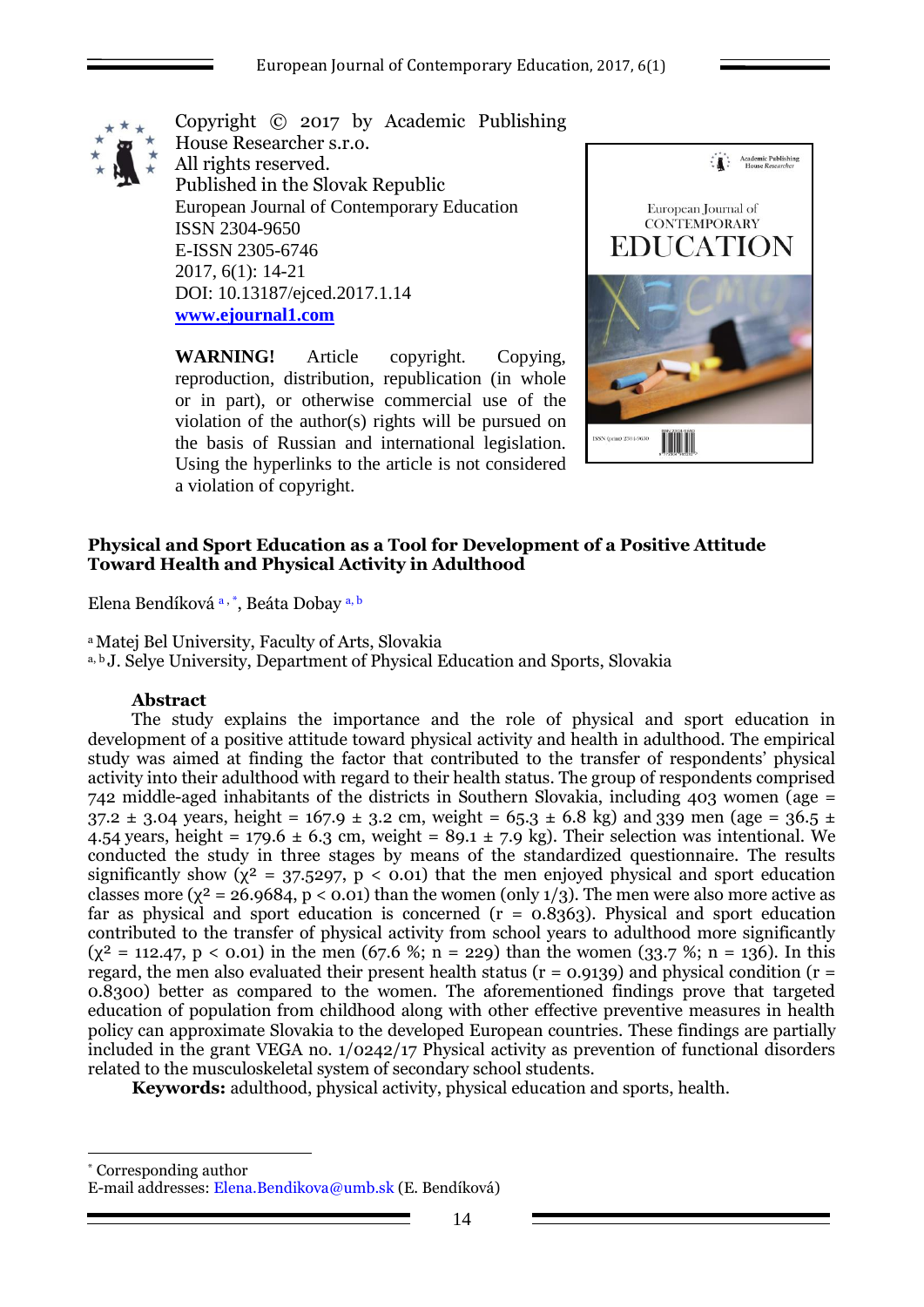#### **1. Introduction**

The quality-of-life issue has moved to the forefront in the past decades (Borbély & Müller, 2008; Ihász & Rikk, 2010) in the USA, Europe and Slovakia, too. It deals with the contemporary lifestyle, which is sedentary and hypokinetic in more than 84% of the whole population regardless of age or gender (Fox, 1999; Salmon et al., 2003; Telama & Yang, 2000; Uvinha, 2010; Chovanová, 2011; Nemček et al., 2014; Ghyppo et al., 2016; Fyodorov & Erlikh, 2016). Such a lifestyle leads to deterioration of health status and occurrence of lifestyle diseases (Labudová & Tóthová, 2007; Pedersen, 2009; Prasad & Das, 2009; Kanásová, 2010; Cardon et al., 2012; Chovanová, 2013; Nemček et al., 2012; Nemček, 2013; McKenzie, et al. 2013; Ihász et al., 2015; Šimončičová & Kanásová, 2014; Bendíková et al., 2016).

According to international comparisons of morbidity and early mortality, Slovakia stands out most as far as preventable diseases are concerned. The most dominant are ischemic heart diseases that cause 26 % of deaths, which is most of all OECD member countries – three times more than the average! Other common diseases are the diseases connected with metabolic dysfunction such as type 2 diabetes mellitus, metabolic syndrome or obesity, which occur approximately in 31 % of the adult population in Slovakia (Dukát et al., 2007). It is necessary to point out that obesity causes about 40–70 % of hypertension, approximately 58 % of type 2 diabetes mellitus and 8–42 % of neoplasms (WHO, 2005). Therefore, only targeted education of population from childhood and other preventive measures in health policy can approximate Slovakia to the developed European countries. In this regard, Telama & Yang (2000) claim that people who were actively engaged in physical activity in their childhood and adolescence are more likely to do physical activities also in their adulthood.

Health status, quality of life and physical activity are being more and more discussed in connection to contemporary physical and sport education in Slovak elementary and secondary schools. This is also due to the fact that the number of pupils and students who are excused from physical and sport education classes owing to various diseases and disorders is increasing. The number of boys excused from physical education ranges from 27.7 % to 39.6 % and the number of girls excused from physical education ranges from 38.2 % to 48.1 %. What is more, according to the Ministry of Education of the Slovak Republic, approximately 30 % of pupils and students are regularly excused from physical and sport education classes also due to the fact that this subject is not graded (Rozim, 2005; Antala & Labudová, 2006; Antala, 2014; Bendíková, 2014). In reality, pupils and students are not interested in physical activity and physical education at school due to several subjective and objective factors. According to Bendíková (2011), the most common reasons why pupils and students at elementary and secondary schools are passive during physical and sport education classes are health problems, the subject curricula, insufficient motivation on the part of teachers, lack of interest in physical activity in general, laziness, lack of willpower, weak physical condition, teacher's personality, hygienic conditions at schools (showers), insufficient time for personal hygiene as well as the factors that are hard to understand (make-up, gel nails, changing clothes, sweat, tiredness caused by school classes, the time when physical education starts, learning for tests or other subjects).

As a result, it can be said that insufficient revitalisation and innovation of physical and sport education concerning its curriculum and teachers' attitude may cause lack of interest in the subject and the prevalence of the above-mentioned lifestyle diseases in pupils and students (Bendíková, 2014). Therefore, it is necessary to connect theory and practice because physical and sport education directly or indirectly enables diversification and implementation of innovative subject curricula (Bendíková, 2009) aimed at development of positive attitudes toward physical activity and health. The educational programme should contain diverse school lessons that can have a positive effect on physical, functional and musculoskeletal development as well as health oriented physical fitness of pupils and students. In the past, physical education and its tools were associated with survival. Nowadays, it is the same concerning the deeper and sophisticated ideas of survival in connection to the philosophy that explains positive effects of physical activity on human health (Blair et al., 2010; Uvinha & Velardi, 2014).

### **2. Aim**

The study aimed to find the factor that contributed to the transfer of the respondents' physical activity into adulthood in relation to their health status in childhood. We assumed that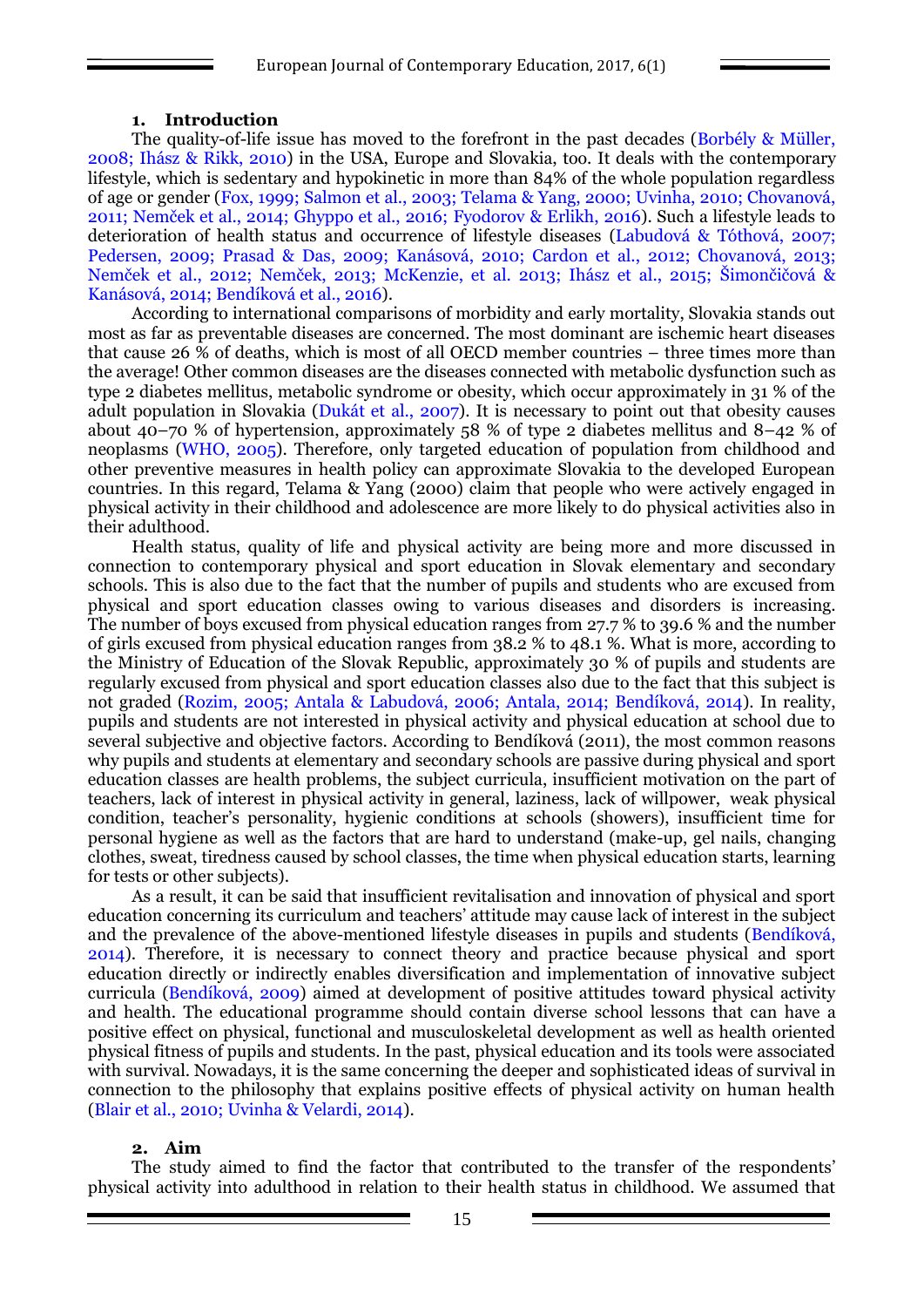physical and sport education at school would significantly affect the transfer of physical activity into the respondents' adulthood as well as their health status.

# **3. Methods**

Our group consisted of 742 middle-aged respondents from the southern districts of Slovakia (Komárno, Nové Zámky, Dunajská Streda), including 403 women (age = 37.2 ± 3.04 years, height  $= 167.9 \pm 3.2$  cm, weight = 65.3  $\pm$  6.8 kg) and 339 men (age = 36.5  $\pm$  4.54 years, height = 179.6  $\pm$ 6.3 cm, weight =  $89.1 \pm 7.9$  kg). Table 1 presents the primary characteristics of the group. Their selection was intentional. The respondents had secondary or higher education and they all worked in private or state companies and institutions. None of them was retired due to partial or total disability. All of them were married, having one to three children.

| Group | n   | Age             | Height/cm       | Weight/kg      | <b>BMI</b>     | <b>WHR</b> |
|-------|-----|-----------------|-----------------|----------------|----------------|------------|
| women | 403 | $37.2 \pm 3.04$ | $167.9 \pm 3.2$ | $65.3 \pm 6.8$ | $24.6 \pm 3.9$ | 86         |
| men   | 339 | $36.5 \pm 4.54$ | $179.6 \pm 6.3$ | $89.1 \pm 7.9$ | $24.9 \pm 3.1$ | 98         |

**Table 1.** Group characteristics (n = 742)

Legend: BMI – Body mass index, WHR – Waist to Hip Ratio

The research which was realized by us used an empirical, cross-sectional, pedagogical, field, two-group and multifactorial ex post facto research. The realized empirical research was conducted in 2014, in three primary stages. In the first stage (January – March 2014), we asked respondents from the southern areas of Slovakia who were willing to participate in research, even to gain and acquire information about the issue by studying literary sources. In the second stage of the research (April – June 2014), we carried out distribution of collected data collection from questionnaire. The basis of the third stage of the research (July – October 2014) was processing and evaluation of obtained qualitative results with subsequent interpretations presented.

In terms of methods of data collection, we used the method of studying literature sources where the information was obtained from the following databases:

- $\checkmark$  WHO World Health Organization,<br> $\checkmark$  PHA SK Public Health Office of the
- PHA SK Public Health Office of the Slovak Republic,
- $\checkmark$  SO SK Statistical Office of the Slovak Republic.
- $\checkmark$  Domestic and foreign publications,<br> $\checkmark$  Scientific iournals.
- Scientific journals,
- $\checkmark$  Internet portal of scientific and technical journals related to the field of research.

The second method of obtaining data was interrogative method – standardized questionnaire, known as "Physical Education and Physical Activity", which was anonymous, in printed form, consisted of 33 questions and aimed at monitoring the following areas:

- 1. Primary personal data.
- 2. The area of health.
- 3. The area of physical activity.
- 4. The area lifestyle and risk factors.
- 5. The area of physical education.

In terms of methods of data processing, the obtained data were processed by percentage frequency analysis (%) and chi-square test of good correlation ( $\chi^2$  p < 0.01, p < 0.05), by which we monitored the assess of the significance of differences in the responses to each question of the questionnaire between the sexes, as well as Pearson correlation coefficient (r  $p < 0.01$ ,  $p < 0.05$ ) for the assessment of the relationship between the monitored determinants of the monitored group while using the Cohen's table. Moreover, we used the method of logical analysis and synthesis while using inductive and deductive methods and comparison. The obtained results are also presented in tabular form.

### **4. Results and discussions**

Following our goal, we present the part of results that require further and more exact processing. The presented results cannot be generalized. They need to be perceived as orientation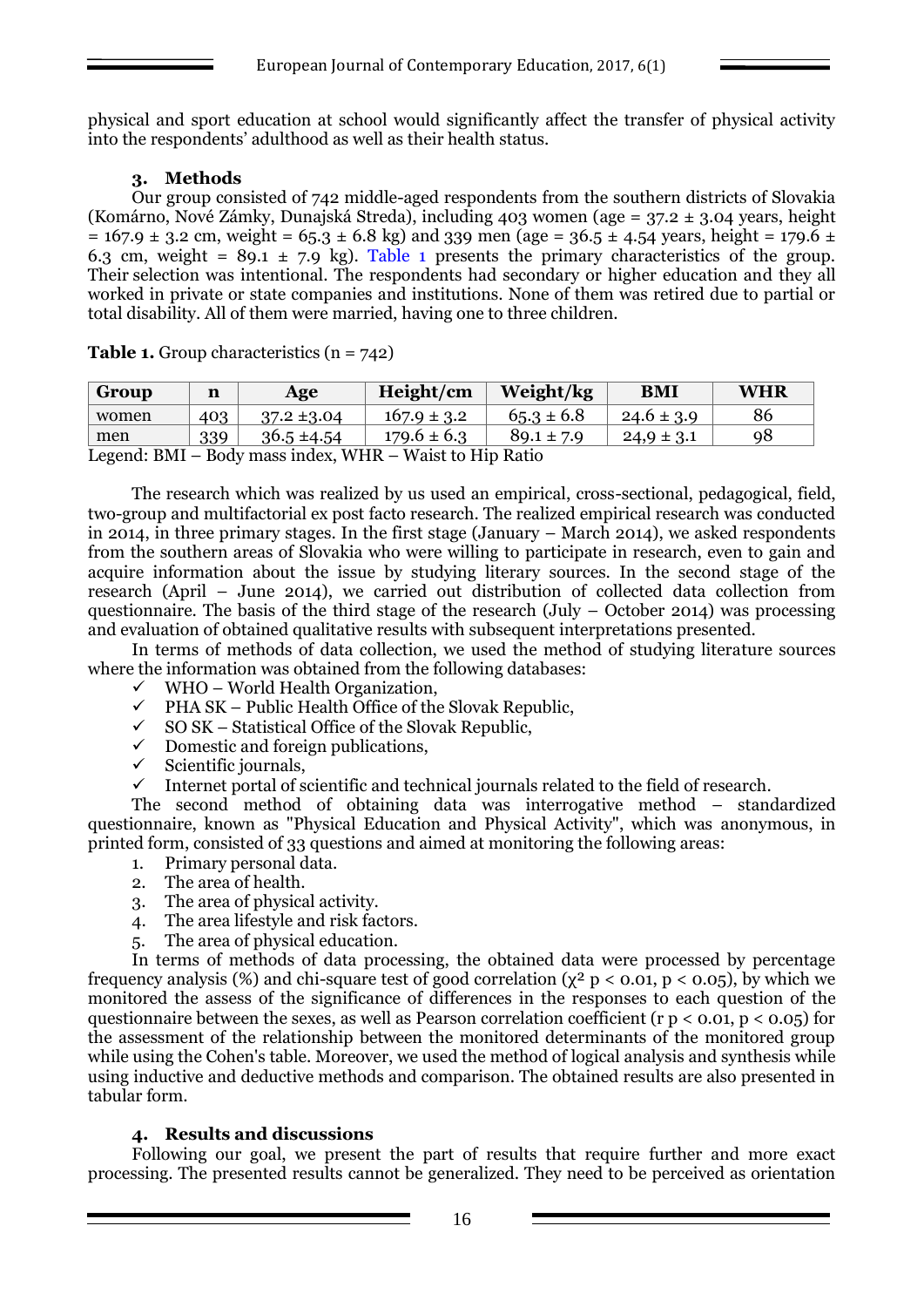and source data that can be used to develop the children's and adolescents' positive attitude toward physical activity that will maintain their health status in adulthood. There are several factors that contribute to development and transfer of physical activity into adulthood. Undoubtedly, one of them is the school subject Physical and Sport Education. Therefore, we wanted to find out how physical education affected the respondents' attitude toward physical activity and its transfer into adulthood. The results are as follows. (Table 2) shows the respondents' view on the importance of physical and sport education in their life. Our significant ( $p < 0.01$ ) finding was that the women understood the significance of physical education in terms of health 35.2 % (n = 142) ( $\chi^2$  = 26.2498), while the men in terms of developing a positive attitude toward physical activity (28.9 %, n = 98) and physical performance (26.3 %). The answer "development of a positive attitude toward physical activity" was chosen only by 27.5 % (n = 111) of the women. The respondents' answers prove that the women understood the significance of physical and sport education at school in terms of health status while the men in terms of a positive attitude toward physical activity that they are still actively engaged in their free time (56.3 %; n = 191) more than the women (31.0 %;  $n = 125$ ).

| Group              | Men       | %    | Women $(n=403)$ | %    | $\chi^2$ |                   |
|--------------------|-----------|------|-----------------|------|----------|-------------------|
|                    | $(n=339)$ |      |                 |      |          |                   |
| health status      | 77        | 22.7 | 142             | 35.2 |          |                   |
| self-expression    | 42        | 12.4 | 64              | 15.9 | 26.2498  | p <sub>0.01</sub> |
| attitude toward PA | 98        | 28.9 | 111             | 27.5 |          |                   |
| cannot judge       | 25        | 7.4  | 21              | 5.2  |          |                   |
| performance        | 89        | 26.3 | 61              | 15.1 |          |                   |
| other              |           | 2.4  |                 | 1.0  |          |                   |

**Table 2.** The respondents' view on the importance of PES in human life  $(n = 742)$ 

Legend: PA – physical activity, PES – Physical and Sport Education  $\chi^2$  - chi-squared test

Our assumptions concerning the popularity of physical education among the respondents were confirmed by finding that only one third of the women (30  $\%$ , n = 121) enjoyed physical and sport education lessons, while the men enjoyed this subject much more (51.6 %, n = 175) ( $\chi$ 2 =  $37.5297$ , p < 0.01, df-3), with the 21.6 % difference in their favour.  $30.5$  % (n = 123) of the women and 18.0 % ( $n = 61$ ) of the men did not enjoy physical and sport education classes, which is by 12.5 % less (in favour of the men). 22.8 % (n = 92) of the women and 17.1 % (n = 58) of the men answered that they "sometimes" enjoyed physical and sport education. Finally, 16.6 % ( $n = 67$ ) of the women and 13.3 % (n = 45) of the men had an indifferent attitude toward this subject (Table 3).

| <b>Table 3.</b> Popularity of PES among the respondents $(n = 742)$ |  |
|---------------------------------------------------------------------|--|
|                                                                     |  |

| Group          | Men<br>$(n=339)$ | %    | Women $(n=403)$ | %    | $\chi^2$ |        |
|----------------|------------------|------|-----------------|------|----------|--------|
| yes            | 175              | 51.6 | 121             | 30.0 |          |        |
| sometimes      | 58               | 17.1 | 92              | 22.8 |          |        |
| no             | 61               | 18.0 | 123             | 30.5 | 37.5297  | p<0.01 |
| I did not care | 45               | 13.3 | 67              | 16.6 |          |        |

Legend: PES – Physical and Sport Education,  $\chi^2$  - chi-squared test

Not only did the men enjoyed physical and sport education more than the women, but they were also significantly more active during the classes ( $\chi^2$  = 26.9684, p < 0.01, df-3). 41.6 %  $(n = 141)$  of the men and only 27.5 %  $(n = 111)$  of the women considered themselves to be active during PE classes, while 16.8 % (n = 57) of the men and 15.1 % (n = 61) of the women thought they were not active. The answer "rather active" was chosen by 40.9 % (n = 165) of the women and 34.8 % of the men (n = 118). 6.8 % (n = 23) of the men and 16.4 % (n = 66) of the women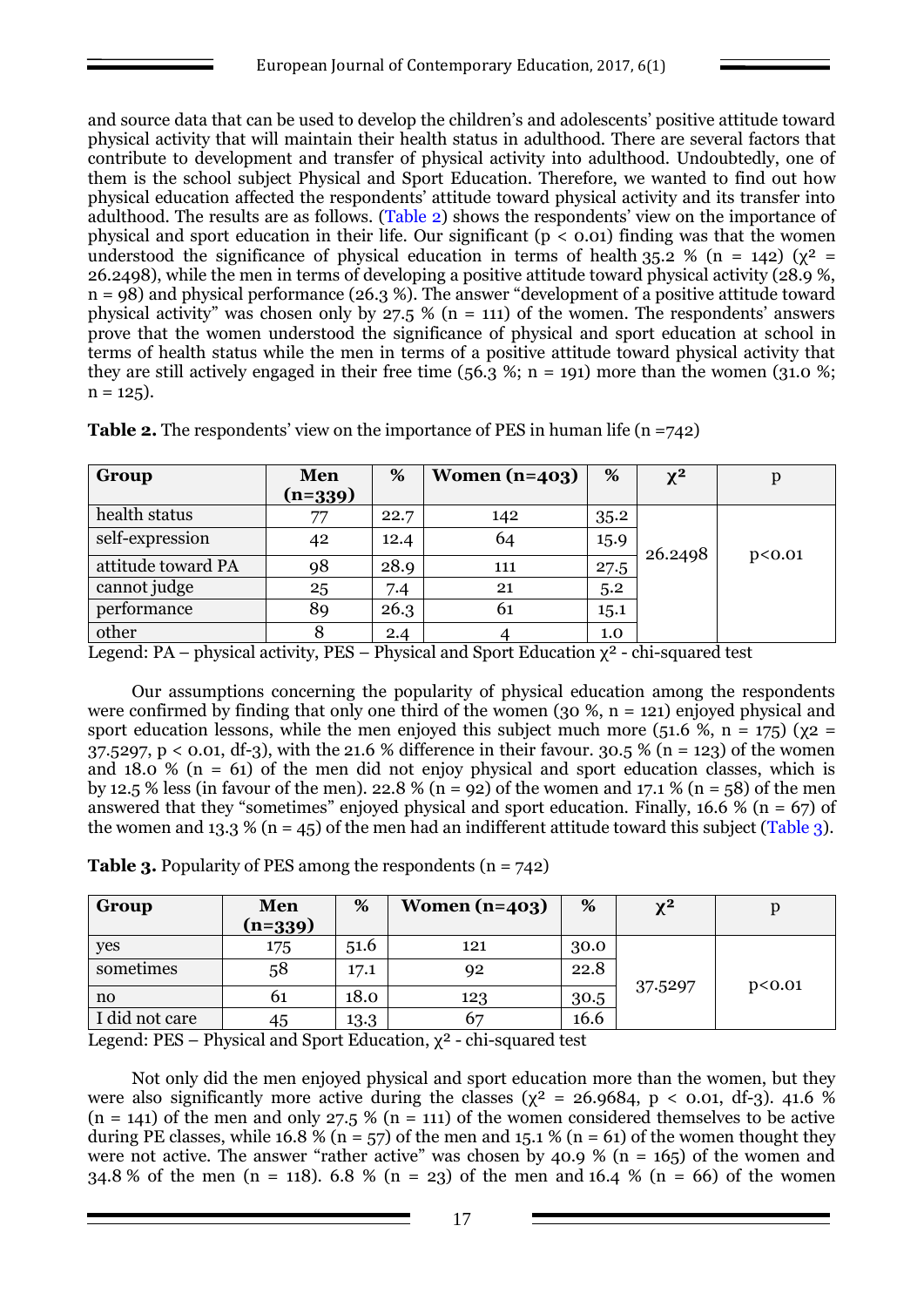considered themselves "rather not" active (Table 4). The results show that the men enjoyed physical and sport education classes and were more active  $(r = 0.8363)$  as compared to the women. Contemporary findings also prove that boys are more active than girls.

| Group      | Men $(n=339)$ | %    | Women $(n=403)$ | %    | $\mathbf{v}^2$ |        |
|------------|---------------|------|-----------------|------|----------------|--------|
| no         | 57            | 16.8 | 61              | 15.1 |                |        |
| rather     | 23            | 6.8  | 66              | 16.4 |                |        |
| not        |               |      |                 |      | 26.9684        | p<0.01 |
| rather yes | 118           | 34.8 | 165             | 40.9 |                |        |
| yes        | 141           | 41.6 | 111             | 27.5 |                |        |

**Table 4.** The respondents' activity during PES classes (n = 742)

Legend: PES – Physical and Sport Education,  $\chi^2$  - chi-squared test

The extent to which physical and sport education contributed to development of a positive attitude toward physical activity and its transfer into adulthood was more significant ( $\chi^2$  = 112.4733, p < 0.01, df-4) in the 67.6 % of the men (n = 229) as compared to the women (33.7 %, n = 136) (Table 5). More men than women consider this transfer as beneficial to their present health status ( $r = 0.9139$ ).

**Table 5.** Extent to which PES contributed to development of a positive attitude toward PA in adulthood  $(n = 742)$ 

| Group        | Men     | %    | Women     | %    | $\chi^2$ |        |
|--------------|---------|------|-----------|------|----------|--------|
|              | (n=339) |      | $(n=403)$ |      |          |        |
| great        | 227     | 67.6 | 136       | 33.7 |          |        |
| standard     | 83      | 24.5 | 121       | 30.0 | 112.4733 | p<0.01 |
| almost no    | 11      | 3.2  | 84        | 20.8 |          |        |
| no           |         | 2.6  | 51        | 12.7 |          |        |
| cannot judge |         | 2.1  | 11        | 2.8  |          |        |

Legend:  $PA$  – physical activity,  $PES$  – Physical and Sport Education,  $\chi^2$  - chi-squared test

More men (45.7 %, n = 155;  $\chi^2$  = 177.8421, p < 0.01, df-4) than women (12.2 %, n = 49) considered their health status as "excellent"; 29.2 % (n = 99) of the men and 17.1% (n = 69) of the women chose the option "very good",  $36.5\%$  (n = 147) of the women and 19.2 % (n = 65) of the men thought their health status was "good" and  $2.7\%$  (n = 9) of the men and  $8.2\%$  (n = 33) of the women regarded their health status as bad. The option "not good" was chosen only by  $3.2\%$  (n = 11) of the men and by eight times more women  $(26.1 \%, n = 105)$  (Table 6).

**Table 6.** Respondents' evaluation of their own health status (n =742)

| Group     | Men $(n=339)$ | %    | Women $(n=403)$ | %    | $\mathbf{v}^2$ |        |
|-----------|---------------|------|-----------------|------|----------------|--------|
| excellent | 155           | 45.7 | 49              | 12.2 |                |        |
| very good | 99            | 29.2 | 69              | 17.1 |                |        |
| good      | 65            | 19.2 | 147             | 36.5 | 177.8421       | p<0.01 |
| not good  |               | 3.2  | 105             | 26.1 |                |        |
| bad       |               | 2.7  | 33              | 8.2  |                |        |

Legend:  $\chi^2$  - chi-squared test

More men (54.9 %, n = 187), with a significant finding ( $\chi^2$  = 132.1577, p < 0.01, df-3), than women (only 21.6 %,  $n = 87$ ) stated that they did not have any health problems (with a 33.3 % difference in favour of the men) (Table 7). On the contrary, only 10.9 % ( $n = 37$ ) of the men and as many as  $26.8\%$  (n = 108) of the women had some health problems. The answer "rather no" was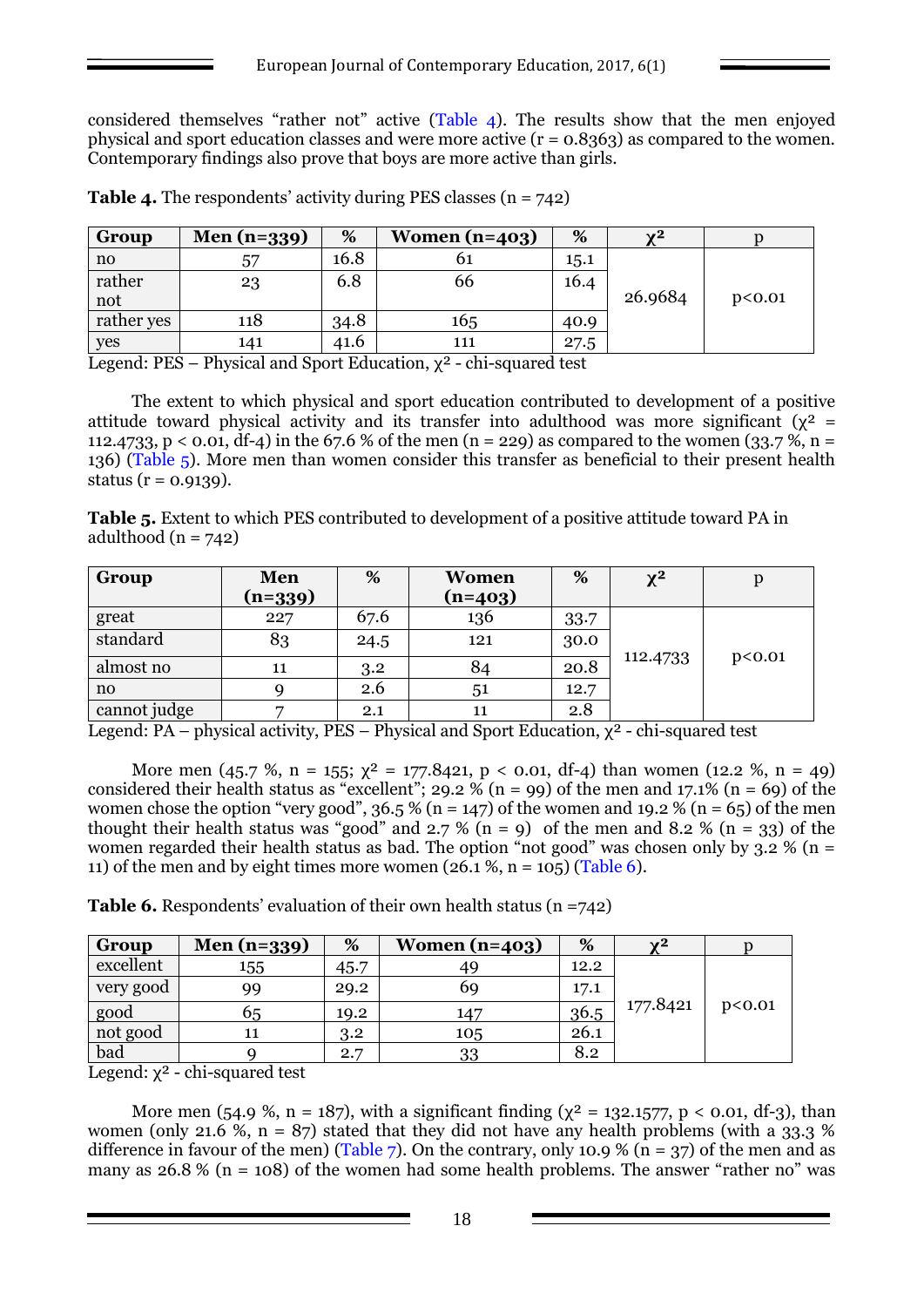again chosen by more men (28.6 %, n = 97) than women (23.8 %, n = 96), while the option "rather yes" was chosen by as many as  $27.8\%$  (n = 112) of the women and only by 5.6 % (n = 19) of the men

| Group      | Men $(n=339)$ | %    | Women $(n=403)$ | %    | $\mathbf{v}^2$ |        |
|------------|---------------|------|-----------------|------|----------------|--------|
| yes        | 27            | 10.9 | 108             | 26.8 | 132.1577       | p<0.01 |
| rather yes | 19            | 5.6  | 112             | 27.8 |                |        |
| rather no  | 97            | 28.6 | 96              | 23.8 |                |        |
| n0         | 187           | 54.9 | 87              | 21.6 |                |        |

**Table 7.** Respondents' health problems (n = 742)

Legend:  $\chi^2$  - chi-squared test

The respondents' answers show that the men have fewer health problems than the women. What is more, we found the connection between active engagement in physical activity and subjective evaluation of health status ( $r = 0.9420$ ), which means that those who are engaged in physical activity evaluate their own health status better (the men evaluated their own health status better than the women). Significantly higher number ( $\chi^2 = 31.7832$ , p < 0.01, df-3) of the men (52.8 %, n = 179) felt healthy in comparison to the women (37.7 %, n = 152), with a 15.1 % difference in favour of the men. Similarly, we found the connection between engagement in physical activity and feeling healthy in men (r = 0.8921) and also the relation between health problems and well-being both in the men  $(r = 0.739)$  and the women  $(r = 0.6714)$ .

Significantly ( $\chi^2$  = 103.84, p < 0.01, df-4) higher number of the men (31.5 %, n = 107) than women (9.6 %,  $n = 39$ ) evaluated their physical fitness better, with a 21.9 % difference in favour of the men, while more women (22.1 %,  $n = 89$ ) than men (5.3 %,  $n = 18$ ) regard their physical condition as "very bad". Furthermore, 29.1 % of the men and 24.6 % of the women thought their physical condition was "good" and 32.3 % of the women and 13.2 % of the men considered their physical condition to be "satisfactory". Lastly, 20.9 % of the men and 11.4 % of the women regarded their physical condition as "praiseworthy". Our findings prove the relation between health status and physical condition in both the men  $(r = 0.8300)$  and the women  $(r = 0.7193)$ . Furthermore, we found that the men see the relation between evaluation of their physical condition and the significance of engagement in physical activity  $(r = 0.791)$ .

### **5. Conclusion**

Our empirical study helps to broaden the knowledge of the importance of physical and sport education for development of a positive attitude toward lifetime physical activity and improvement of health status in the time characteristic of the prevalence of lifestyle diseases. We assumed that physical and sport education would significantly contribute to the transfer of physical activity into adulthood and maintenance of respondents' health status. A significantly higher number of men than women (only one third) enjoyed physical education and were more active during the classes. Physical education contributed to the transfer of physical activity from childhood into adulthood significantly in the men in comparison to the women. In this regard, the men also evaluated their health status and physical condition better as compared to the women. The respondents are aware of the fact that physical education is one of the factors that contribute to the transfer of physical activity conducted during physical and sport education classes into their present fitness and lifestyle.

### **References**

Antala, Labudová, 2006 – *Antala, B. Labudová, J.* (2006). Školská telesná výchova v (r)evolúcii alebo v ohrození. *Physical education and sport, 16*(1), 2-4.

Antala, 2014 – *Antala, B.* (2014). Globálne odporúčania pre kvalitnejšiu telesnú výchovu. In Antala, B. a kol.: *Telesná a športová výchova a súčasná škola*, NŠC a FTVŠ UK, Bratislava, 40-46.

Bendíková, 2009 – *Bendíková, E.* (2009). Školská telesná výchova a šport mládeže. *Těl. Vých. Sport Mlád.*, *75*(2), 11-14.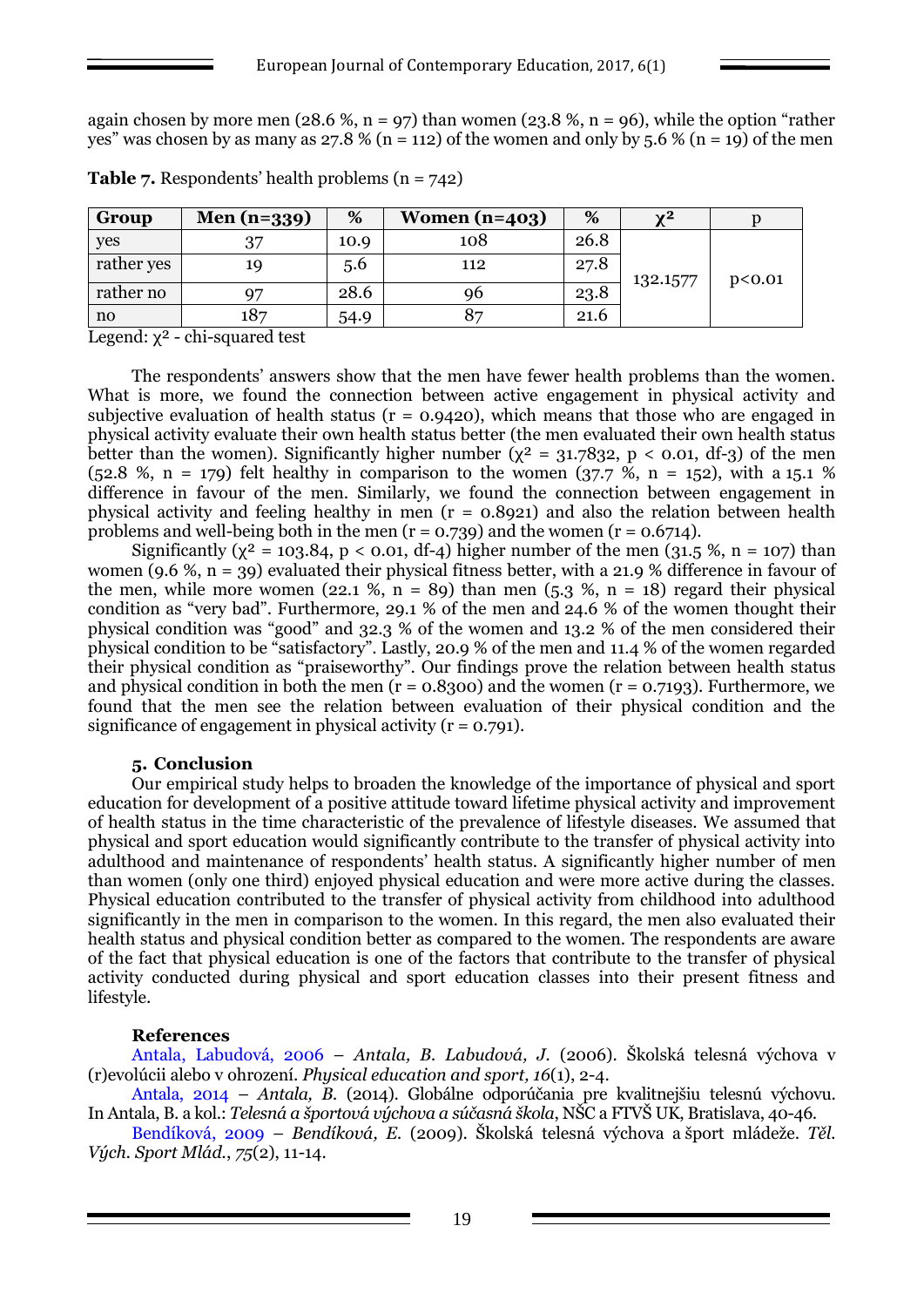Bendíková, 2011 – *Bendíková, E.* (2011). The current health status and reasons for student absence in physical and sports education classes. *Physical education and sport, 21*(1), 6-10.

Bendíková, 2014 – *Bendíková, E.* (2014). Lifestyle, physical and sports education and health benefits of physical activity. *European researcher*, 69(2-2), 343-348.

Bendíková et al., 2016 – *Bendíková, E., Uvinha. R.R. Marko, M.* (2016). Pain as manifestation of functional disorders of musculoskeletal system. *Sport Science,* 9(1), 90-95.

Blair et al., 2010 – *Blair, S. N. et al.* (2010). A tribute to Professor Jeremiah Morris: the Man Who Invented the Field of Physical Activity Epidemiology. *Ann Epidemiol*, *20*(9), 651-660.

Borbély, Müller, 2008 – *Borbély, A. Müller, A.* (2008). *A testi-lelki harmónia összefüggései és módszertana,* Budapest: Professzorok az Európai Magyarországért Egyesület.

Cardon et al., 2012 – *Cardon, G. M., et al.* (2012). Physical activity promotion in schools: which strategies do schools (not) implement and which socioecological factors are associated with implementation? *Health education research*, *27*(3), 470-483.

Dobay, 2015 – *Dobay, B.* (2015). *Az iskolai sporttanfolyamok motivációs hatása a felnőttkori rekreációs sporttevékenységekre Dél-Szlovákiában*. Komárom : Kompress kiadó.

Dukát, 2007 – *Dukát, A.* a kol. (2007). Epidemiológia nadváhy a obezity na Slovensku. *Via practica*, *5*(3), 1-4.

Fox, 1999 – *Fox, K.R.* (1999). The Influence of physical activity on mental wellbeing*. Health Nutrition, 2*(3), 411-418.

Fyodorov, Erlikh, 2016 – *Fyodorov, A., Erlikh, V.* (2016). Health behavioral factors in modern adolescents. *Journal of Physical Education and Sport*, *16*(1), 109-112.

Ghyppo et al., 2016 – *Ghyppo, A., Tkachov, S., Orlenko, O*. (2016). Role of physical education on the formation of a healthy lifestyle outside of school hours. *Journal of Physical Education and Sport, 16*(2), 335-339.

Chovanová, 2011 – *Chovanová, E.* (2011). Physical activities in out-of-school physical education in 10-12-year-old children living in the eastern Slovakia region. *Acta Universitatis Matthiae Belii. Physical education and sport,* 3(1), 37-42.

Chovanová, 2013 – *Chovanová, E.* (2013). The importance of physical activity school – age children with behavioral disorders. *Scientific review of physical culture*m, 3(3), 190-194.

Ihász, Rikk, 2010 – *Ihász, F., Rikk, J.* (2010). *Egészségfejlesztés.* Győr: szerzői kiadás.

Ihász et al., 2015 – *Ihász, F., Finn, K. J., Lepes, J., Halasi, S. & Szabó, P.* (2015). Body composition comparisons by age groups in Hungarian adults, *Int. Journal Morphol., 33*(3), 850-854.

Kanásová, 2010 – *Kanásová, J.* (2010). Shortened muscles and ways of their influencing in 10–12-year-old boys during physical education lessons. *Journal of the Coimbra Network of Exercise Sciences*, *4*(5), 18-25.

Labudová, Tóthová, 2007 – *Labudová, J., Tóthová, D.* (2007). Opinions to physical activity in elderly with selected internal impairments. *Sport and Health Magazine*, 8(14), 7-9.

Mckenzie et al., 2013 – *Mckenzie, T.L., et al.* (2013). Physical Activity Levels and Prompts in Young Children at Recess: A Two-Year Study of a Bi-Ethnic Sample. *Research Quarterly for Exercise and Sport*, *68*(3), 195-202.

Nemček et al., 2012 – *Nemček, D., Labudová, J., Kraček, S.* (2012). Life satisfaction of sedentary and physically active population. *Acta Facultatis Educationis physicae Universitatis Comenianae, 52*(l)*,* 61-71.

Nemček, 2013 – *Nemček, D.* (2013). Life satisfaction of people with disabilities. *Theory and practice in adapted physical activity Olsztyń*: Olsztyńska szkola wyźsza Im. Józefa Rusieckiego, 46 p.

Nemček et al., 2014 – *Nemček, D., Labudová, J., Javanainen-Levonen, T., Wittmannová, J.* (2014). Quality of life between active population and population with sedentary behavior. *EUCAPA European Congress of Adapted Physical Activity. Madrid: Universidad politécnica de Madrid, Fundación Sanitas, Psysport,* Nestr. [1 p.]

Pedersen, 2009 – *Pedersen, B.K.* (2009). The diseasome of physical inactivity-and the role of myokines in muscle-fat cross talk. *The Journal of Physiology, 587*(Pt 23), 5559-5568.

Prasad, Das, 2009 – *Prasad, D.S. & Das, B.C.* (2009). Physical inactivity: A cardiovascular risk factor. *Indian Journal of Medical Science, 63*(1), 33-42.

Rozim, 2005 – *Rozim, R.* (2005). Monitoring pohybových aktivít žiakov 1. stupňa ZŠ. *Zborník príspevkov z medzinárodne vedeckej konferencie "História súčasnosť a perspektívy učiteľského vzdelávania".* B. Bystrica: PF UMB. p. 387-390.